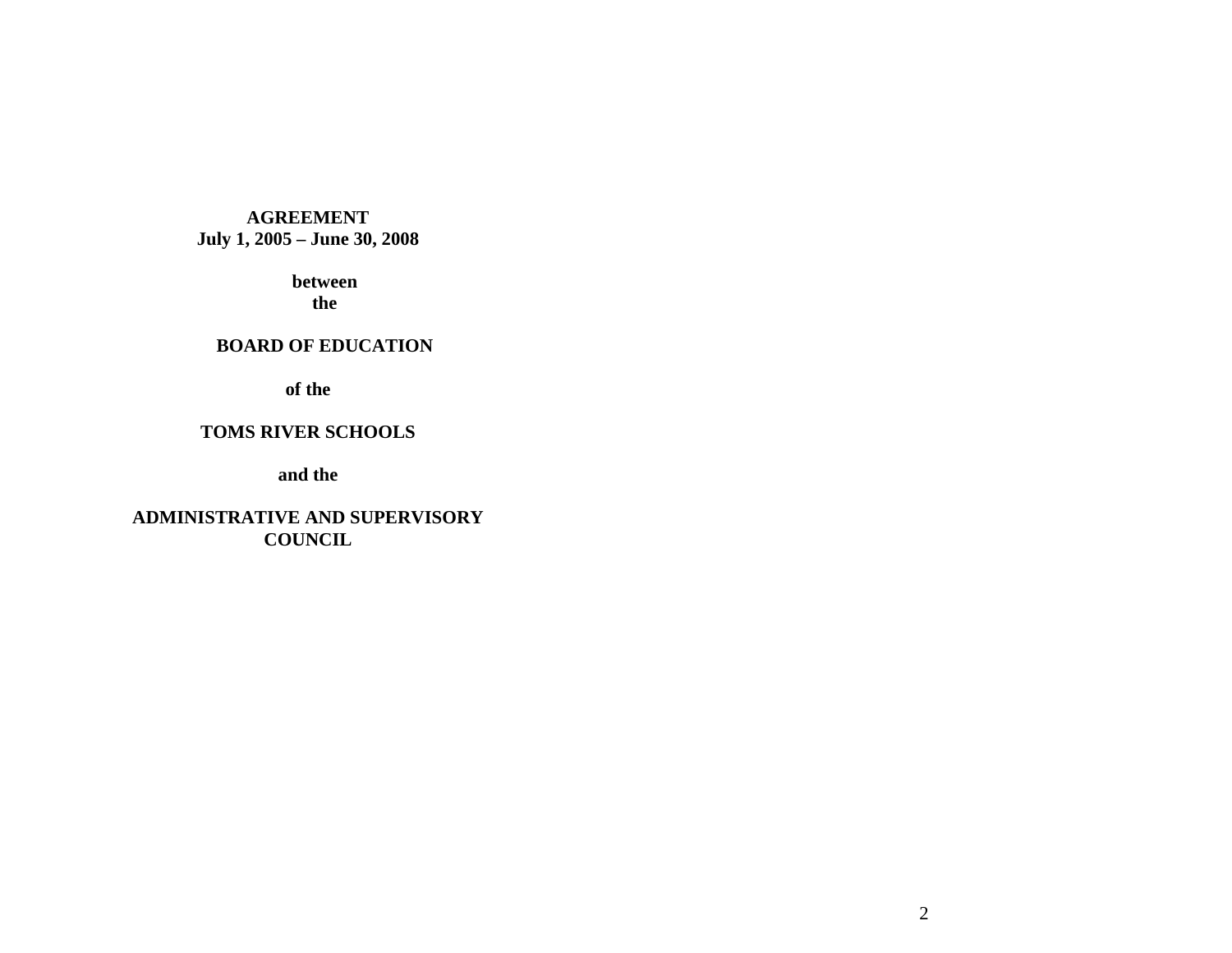# **Table of Contents**

#### **ARTICLE 1 – RECOGNITION**

A. The Toms River Board of Education (hereinafter referred to as the Board) recognizes the Administrative and Supervisory Council of Toms River (hereinafter referred to as Council) as the official and exclusive bargaining agent for collective negotiations concerning salaries and conditions of work for the following groups within the school district:

| All duly appointed:                                  |
|------------------------------------------------------|
| Principals                                           |
| <b>Assistant Principals</b>                          |
| Supervisors                                          |
| District Supervisor of Elementary Curriculum K-5     |
| District Supervisor of Secondary Curriculum 6-12     |
| District Supervisor of Technology                    |
| District Supervisor of Technology Projects/Athletics |
| District Supervisor of Special Services              |
| District Supervisor of Funded Programs/Testing       |

# **ARTICLE 2 – TERMS OF AGREEMENT**

A. It is agreed that the contract shall be in effect from July 1, 2005 to June 30, 2008.

B. It is further agreed that, subsequent to June 30, 2005, the provisions of this contract shall remain in effect without reduction, limitation, or modification until such time as a new agreement is reached between the Board and the duly authorized bargaining agent for the Council.

C. All provisions of this agreement shall take effect on July 1, 2005.

### **ARTICLE 3 –TYPE OF CONTRACT**

A. The Board and Council agree that all Council members in their present position on July 1, 1978 will have twelve (12) month contracts – July 1 – June 30. The Board is permitted to hire new personnel on other than a twelve (12) month contract after July 1, 1978.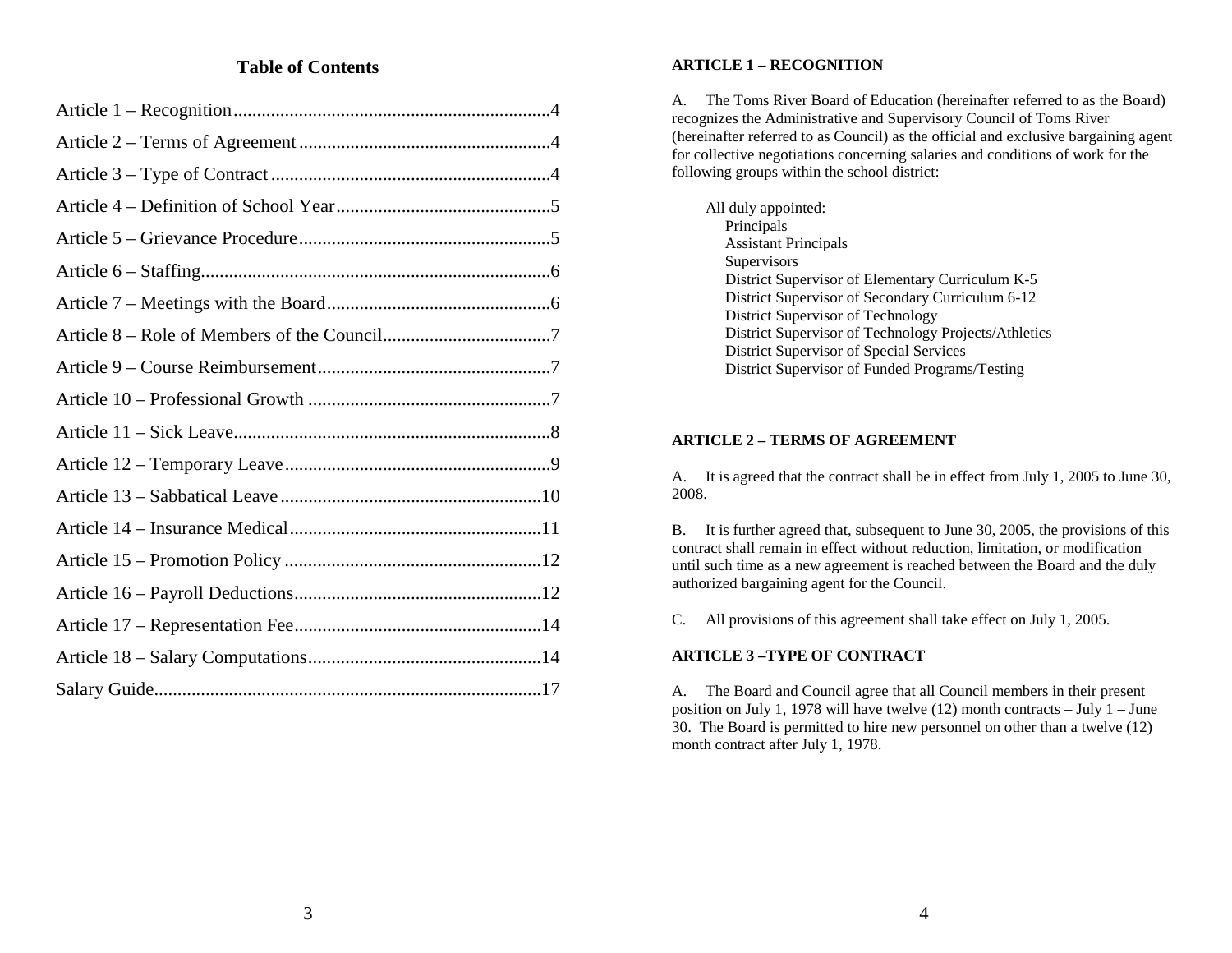# **ARTICLE 4 – DEFINITION OF SCHOOL YEAR**

A. The school year for Council members, with twelve (12) month contract, shall begin on July 1, and end on the June 30 following, and shall include fifteen (15) vacation days and such holidays throughout the year as enjoyed by teachers in the Toms River Schools.

- 1. Members who held 12-month contracts prior to July 1, 2002, are entitled to twenty (20) days vacation.
- 2. Members with six (6) years or less in the Council, who became twelve (12) month employees as of July 1, 2002, are entitled to fifteen (15) vacation days.
- 3. Members with more than six (6) years in the Council, who became twelve (12) month employees as of July 1, 2002, are entitled to an additional five (5) days vacation, for a total of twenty (20) days.
- 4. The allocation of eleven (11) month positions in the future will be at the discussed of the Superintendent or his designee. Allocation of the  $11<sup>th</sup>$  month shall be reasonable.

B. Administrative and Supervisory Council members may take five (5) days consecutive days vacation while school is in session. An additional five (5) days can be taken during the school year at those times that do not precede or follow a long weekend or vacation or holiday period. These days cannot be taken consecutively. All vacation time is subject to advance approval by the Superintendent or his designee.

C. Council members with less that one (1) year service shall be entitled to a pro-rated vacation schedule based on the number of months of employment, whether it be in fully appointed or acting capacity. The calculation of said vacation days will be based upon fifteen (15) per year.

# **ARTICLE 5 – GRIEVANCE PROCEDURE**

It is agreed that there will be in effect a grievance procedure as described in the following paragraphs:

A. A grievance shall be defined as a violation of the Agreement between the Council and the Toms River Board of Education or application of a Board policy in that it deleteriously effects substantive terms and conditions of employment.

B. A grievance shall not apply to any matter for which a method of review is prescribed by law or by State Board rule having the effect of law; nor shall it apply where the Board of Education is without authority to act.

C. A grievance to be considered under this procedure must be initiated by the Council within thirty (30) calendar days of its occurrence.

D. Procedure:

1. A written document from the Council Secretary will be presented to the Superintendent or his designee stating the alleged violation. The Superintendent or his designee will call an informal meeting, within ten (10) working days to resolve the matter. If the matter cannot be resolved or if the Superintendent fails to act within the ten (10) days, the council will proceed to the next step.

2. A written grievance will be filed with Board Secretary. The document will contain (1) a written reply from the Superintendent indicating his position on the matter, and (2) a copy of the original document stating the alleged violation. The matter will then be placed on the agenda and a decision reached by the Board at its next regularly scheduled meeting following receipt of the grievance. This decision to be communicated in writing to the Council within five (5) days following the meeting.

E. Conditions

 1. The grievance machinery being available for the orderly settlement of differences obviates the need for strikes or other actions which would impede the education of the child in the classroom.

 2. During the pending of any grievance, the members shall continue to observe all assignments, applicable rules, and regulations of the Board until such grievance and any effect thereof shall have been determined.

# **ARTICLE 6 – STAFFING**

A. It is agreed that all requests for additional administrative staffing shall receive serious consideration by the Superintendent and Board upon presentation.

# **ARTICLE 7 – MEETINGS WITH THE BOARD**

The Board, Superintendent and Council shall meet periodically for the purpose of discussing educational matters. All requests for these meetings shall be made through the Superintendent of Schools.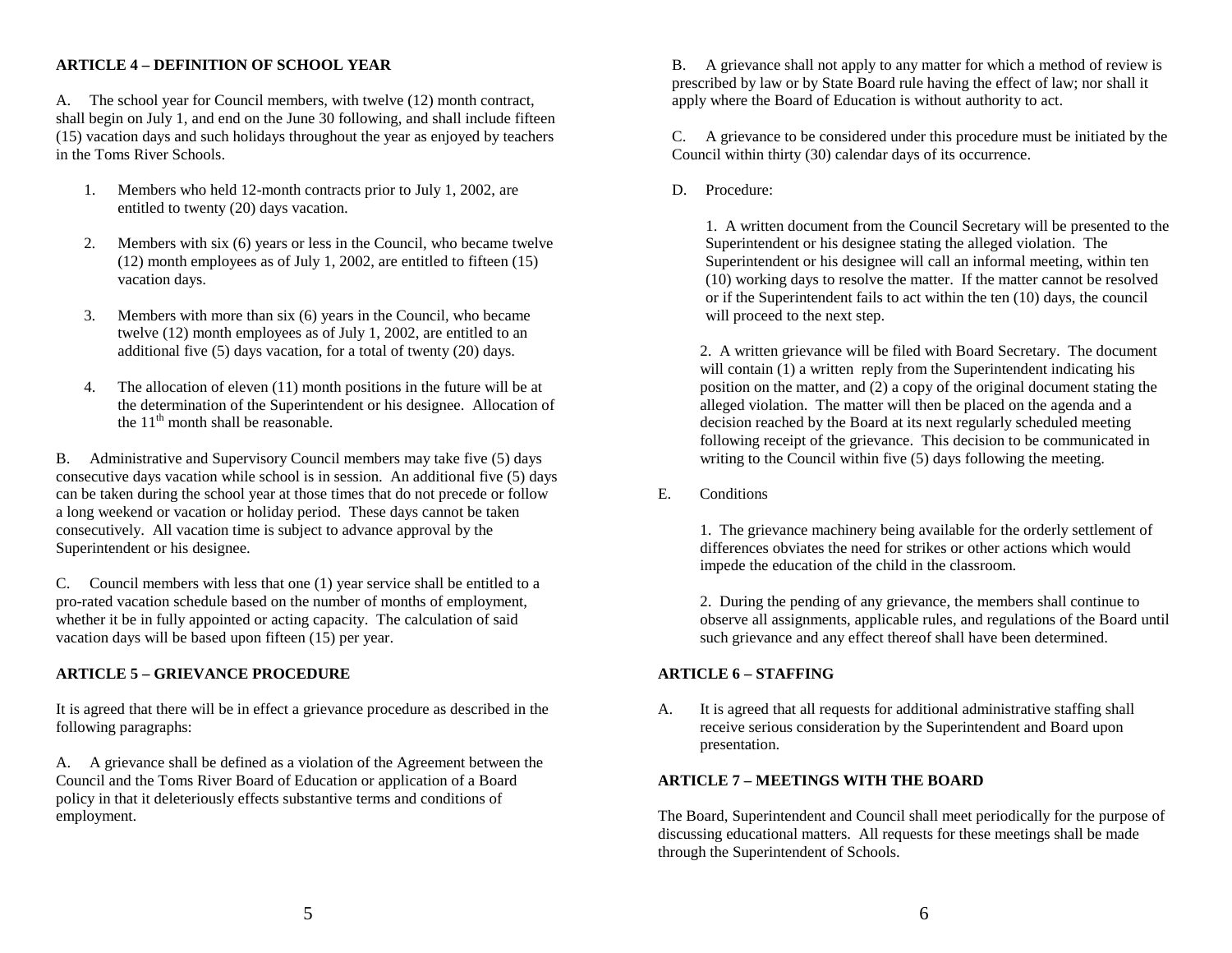# **ARTICLE 8 – ROLE OF MEMBERS OF THE COUNCIL**

Representatives of the Administrative and Supervisory Council of the Toms River School system appointed by said Council shall be included in the discussion of the negotiated teachers' agreement when such agreement involves administrative responsibilities.

# **ARTICLE 9 – COURSE REIMBURSEMENT**

A. Reimbursement for the tuition of graduate courses taken and approved in advance by the Superintendent shall be made by the Board of Education. Graduate course work that is successfully completed (grade C or better) will be reimbursed by the school district up to a maximum reimbursement of no more than one hundred sixty (\$160.00) dollars per college credit for the duration of the agreement.

B. All costs for matriculation, college fees, books, materials and travel shall be borne by the Council Member with no reimbursement from the Board.

C. Maximum entitlement for reimbursement shall be nine (9) credits per year including summer semester.

D. An annual stipend of six hundred dollars (\$600.00) will be paid to any member who participates in the voluntary Black Seal License program.

#### **ARTICLE 10 – PROFESSIONAL GROWTH**

A. Costs for participating in seminars, workshops, convocations, conferences and conventions, as may be incurred by administrators, and with prior Board approval, shall be borne by the Board of Education.

B. It is agreed that the reimbursement for out-of-district travel by administrators shall be the actual price charged by a commercial carrier, or at the current IRS rate per mile for travel accomplished by private automobile.

C. Tolls and fees shall be fully reimbursed where incurred.

D. It is agreed that per diem expenses incurred as a result of conventions, workshops, seminars, etc. for professional reasons, undertaken with approval by the Board, shall be reimbursed up to a maximum of fifty (\$50.00) dollars per day with a detailed expense voucher to be submitted.

Per diem expenses shall be defined as those incurred for board and incidental expenses. Per diem shall not include expenses incurred for travel on a commercial

carrier or by private car, registration fees or other expenses such as banquets, receptions, or scholarships whose costs include a provision for financing the total program.

E. Professional Growth Guidelines:

 1. Definition: Professional Growth will be defined as an approved seminar or workshop specifically designed for staff development to enhance an individual's expertise beyond that which is a part of their job description,

 2. The experiences must specifically relate to an individual's present assignment or a change of assignment for the following school year.

 3. Contract Hour: A contract hour is a single classroom session for a minimum of sixty minutes with a qualified instructor, requiring active participation by the participants. Beyond the first hour, additional compensation will accrue by half hour increments. Designated meal times will not be considered for compensation.

 4. Reimbursement Rate: Reimbursement will be at the rate of \$36.00 per hour for a maximum of \$1,081.00 per contract year per participant.

#### **ARTICLE 11 – SICK LEAVE**

A. All Council members employed shall be entitled to sick leave days at the accumulative rate of one (1) day per month of employment for each school year.

B. It is further agreed that such sick leave as may be unused shall be accumulative without limit from year to year.

C. For the duration of this Agreement, upon retirement and after (20) years of service in the district, unused sick leave will be compensated for each day of accumulated sick leave, at the per diem rate, to a maximum of one hundred and eighty (180) days. Conditioned that the pay-out by the Board be prorated over a period of not less than five (5) years from the retirement date. (One day =  $1/240$  of annual salary). Eleven (11) month contracts, one (1) day =  $1/220$  of annual salary, to a maximum of one hundred sixty-five (165) days.

D. It is understood, that if the Board of Education grants additional sick days to a requesting staff member because of compelling circumstances, that said days are being loaned to the staff member. If the staff member is able to return to work and begins to accumulate new and additional sick days, said "loaned" sick days will be returned to the Board of Education at a rate of three (3) days per year.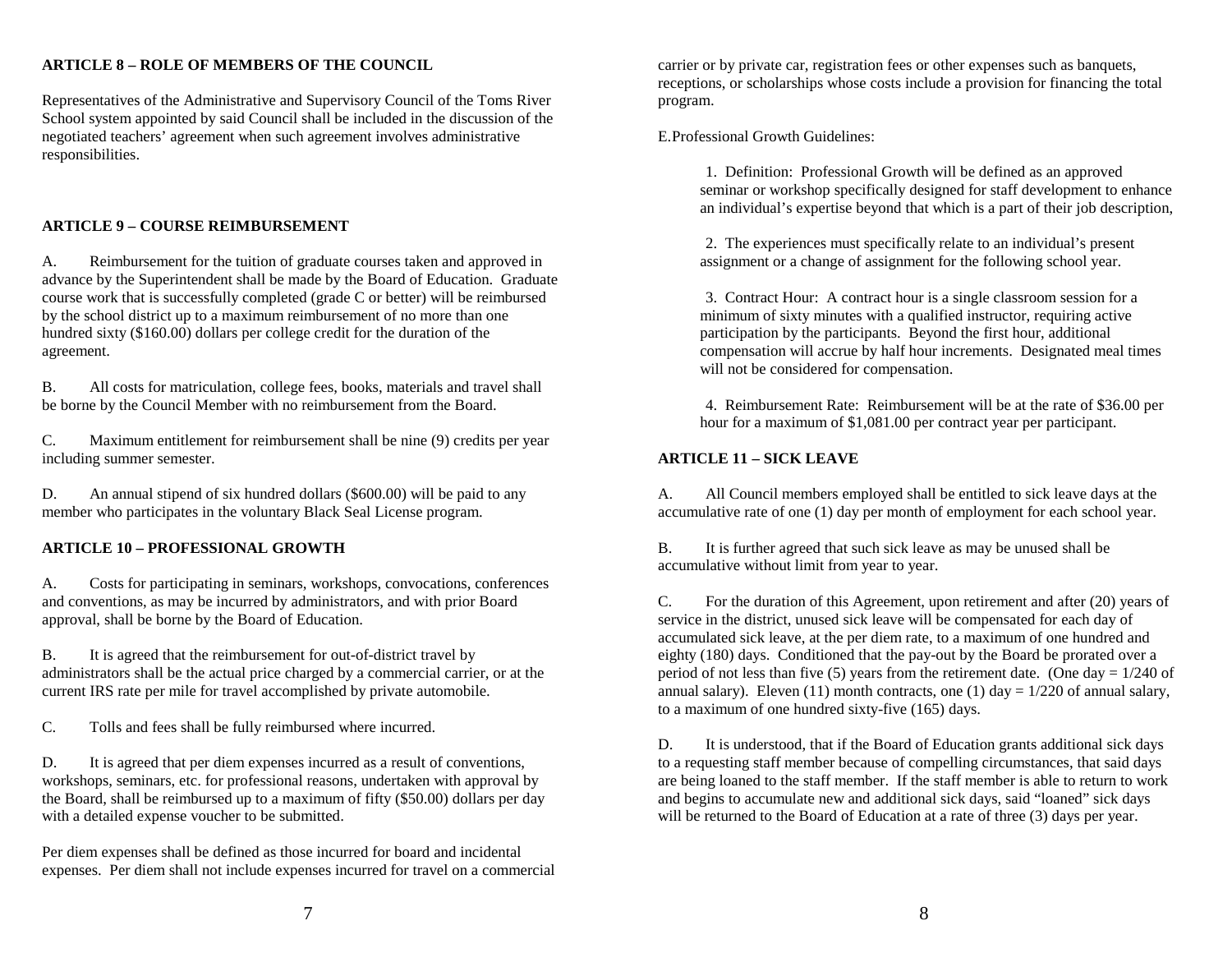# **ARTICLE 12 – TEMPORARY LEAVE**

A. Council members shall be entitled to the following temporary nonaccumulative leaves of absence with full pay each school year and such days of temporary leave must be taken as either one-half (1/2) or one (1) full school day.

1. Council members are entitled to three (3) days personal nonaccumulative leave, subject to advance notice and approval secured from the Superintendent.

Personal leave means an activity that requires the Council member's presence during the school day and is of such a nature that it cannot be attended to when schools are not in session.

Only one (1) of the three (3) personal leave days may be taken immediately prior to or immediately after a holiday or vacation. Any exception must be requested in writing to the Superintendent or his designee and must have written approval.

2. Up to five (5) school days at any one time shall be granted to Council members in the event of death of a Council member's spouse, child, sonin-law, daughter-in-law, parent, father-in-law, mother-in-law, brother, sister, brother-in-law, sister-in-law, grandparent, or any person with whom the Council member has made his home, and any other member of the immediate household.

3. In the case of the death of a near relative, defined as first cousin, uncle, aunt, niece, or nephew, there shall be no deduction in the salary for absence on the date of the funeral subject to advance notice and approval of the Superintendent.

4. Any other leave of absence granted by the Board may be without pay.

5. No leave of absence with pay shall be granted due to the requirements of a second job.

6. Professional leave for such purposes as attending meetings, seminars and visiting other schools may be granted.

Professional leave decisions will rest with the Superintendent of Schools and the Board of Education. Professional leave decisions will not be subject to arbitration.

7. If a Council member is subpoenaed by court of law to appear on behalf of the Board, such Council member shall do so without loss of pay.

8. For the purpose of retirement, unused personal days shall be treated as sick days in making the calculation.

#### **ARTICLE 13 – SABBATICAL LEAVE**

A. Sabbatical Leave shall be available to all members of the Council. Such leave shall be determined and governed by the following regulations:

 1. The number of professionals eligible for Sabbatical Leave shall be limited to one (1) member of the Council.

 2. Sabbatical leave shall be granted for a full-contractual year at half salary. All fringe benefits, state retirement funds, and other usual deductions shall be continued during the person's Sabbatical Leave and will be matched with Board funds as required by Statute.

 3. For consideration of Sabbatical Leave, an applicant must be a professional employee of the Board of Education for seven (7) consecutive years and must have tenure in his job category.

 4. For consideration of Sabbatical Leave, and applicant must submit in writing a rationale describing the purpose of the Leave.

 5. For consideration of Sabbatical Leave, an applicant agrees to return to his regular employment in the Toms River Schools for a period of at least two (2) contractual years.

 6. All applicants for Sabbatical Leave will be screened by a joint committee consisting of one member of the Board of Education, the Superintendent of Schools or his designee, and one member of the Administrative and Supervisory Council. Said committee shall be established no later than September  $15<sup>th</sup>$  of each school year.

 7. Upon completion of Sabbatical Leave, the recipient shall be required to submit an evaluation of his experience to all groups represented in the Screening Committee. The evaluation shall include indications of how the leave has been beneficial to his or her professional growth and its implications for the Toms River Schools.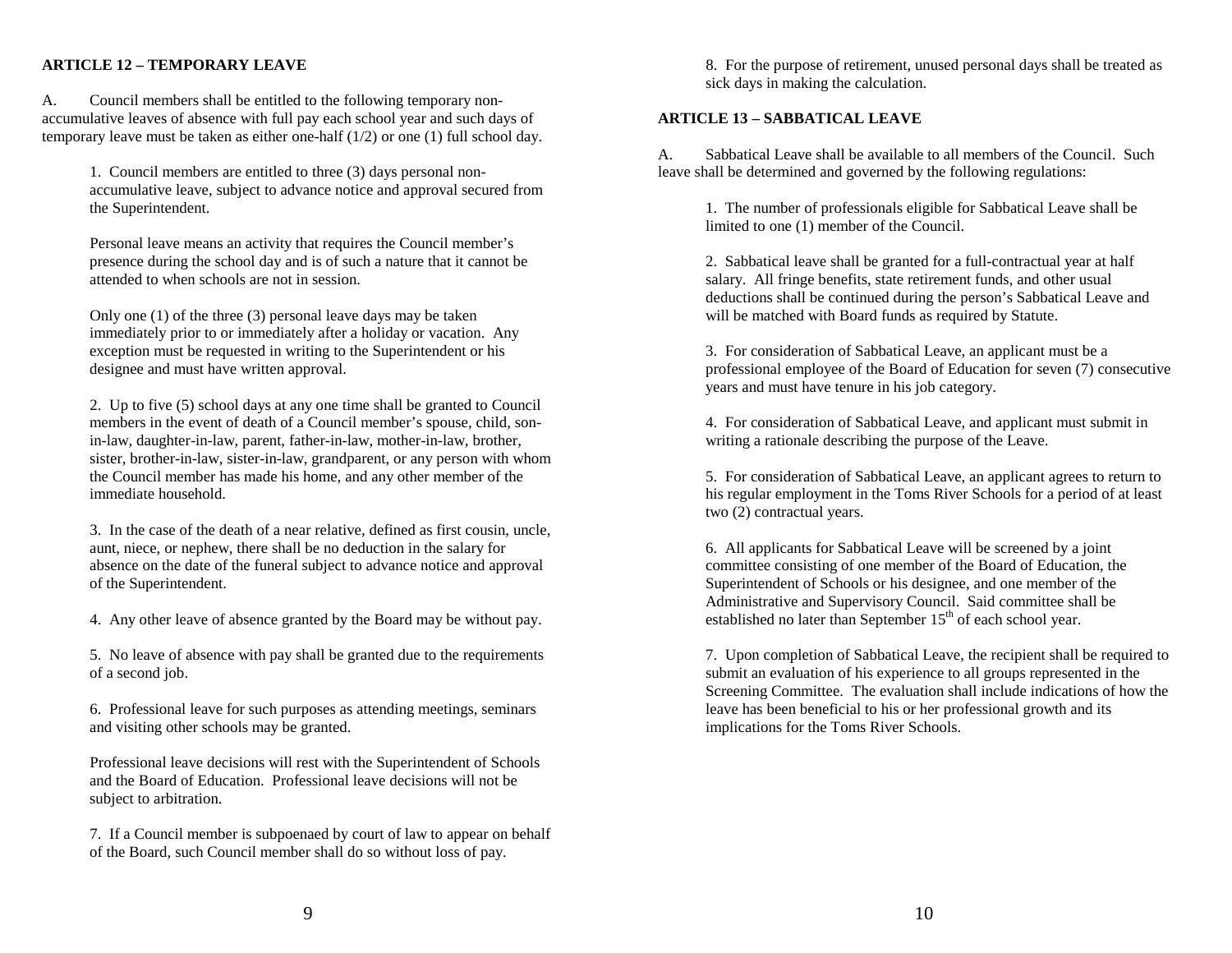### **ARTICLE 14 – INSURANCE MEDICAL**

A. As of the beginning of the July 1, 2005 school year, the Board, after agreement with the Council regarding appropriate insurance carrier, shall provide the health-care protection designated below. The Board shall pay the full premium for each Council member and in cases where appropriate for family plan insurance coverage.

1. For each Council member who remains in the employ of the Board for the full year, the Board shall make payment of insurance premiums to provide insurance coverage for the full twelve month period commencing July  $1<sup>st</sup>$  and ending June  $30<sup>th</sup>$ ; when necessary, premiums in behalf of the Council member shall be made retroactively or prospectively to assure uninterrupted participation and coverage.

2. Provision of the health-care program shall be detailed in master policies in accordance with the rules of the carrier, as agreed upon between the Board and the Health Care Provider and shall include:

- a. Eligibility Effective Date
- b. Important Information About Your Medical Plan
- c. Health Maintenance Organization
- d. Hospital Benefits
- e. Skilled Nursing Facility Benefits
- f. Surgical Benefits
- g. Second Opinion Surgical Benefits
- h. Anesthesia Benefits
- i. Assistant Surgeon Benefits
- j. Doctor's Attendance Benefits
- k. Laboratory and X-Ray Benefits
- l. Radiotherapy Benefits
- m. Prescription Drug Benefits
- n. Emergency Accident Benefits
- o. Major Medical Benefits
- p. Medical Conversion Privilege
- q. General Limitations
- r. Medicare Eligibles
- s. Coordination of Benefits
	- t. Payment of Benefits
	- u. Termination of Insurance
	- v. Benefits Extension
	- w. Accident and Health Provisions

1. Prescription Plan - \$5.00 co-pay for generic drugs and \$10.00 for name brands.

2. Dental Plan – no deductible.

3. Optical – Family plan, \$10.00 co-pay to cover the annual costs of eye examinations, lenses and frames.

The Toms River Board of Education and the council agree that the Board has the latitude to investigate and implement alternative carriers for prescription drugs, dental and major medical carriers to provide that all benefits and acceptability remain equal or better.

B. The Board and the Council shall provide to each Council member a description of the health-care insurance coverage provided under this Article, no later than the beginning of the 2005 school year, which shall include a clear description of conditions and limits of coverage as listed above.

C. The Board of Education shall provide the opportunity for council members, at retirement, to participate in all health and medical plans at the group rate, by advance payment and subject to the approval of the carrier.

### **ARTICLE 15 – PROMOTION POLICY**

When a member of the Council is promoted to a higher job category, he is entitled to at least the starting step of the new job category. In all cases he is at least entitled to a minimum of .01 increase in his salary at the time of the promotion – temporary or permanent.

### **ARTICLE 16 – PAYROLL DEDUCTIONS**

A. The Board agrees to deduct from the salary of its Council members dues for the New Jersey Principals and Supervisors Association, National Association of Elementary and Secondary Principals Association, and the Association for Supervision and Curriculum Development or any one or any combination of such Associations as said Council members individually and voluntarily authorize the Board to deduct. Such deductions shall be made in compliance with Chapter 310, Public Laws, 1967 (NJSA51:14-15.9e) and under rules established by the State Department of Education. Said monies together with records of any corrections shall be transmitted to the membership chairperson of the Administrative and Supervisory Council of the Toms River Schools by the  $15<sup>th</sup>$  of each month following the monthly pay period in which deductions were made. The Council membership chairperson shall disburse such monies to the appropriate Association or Associations. Council members' authorization shall be in writing in the form set forth below: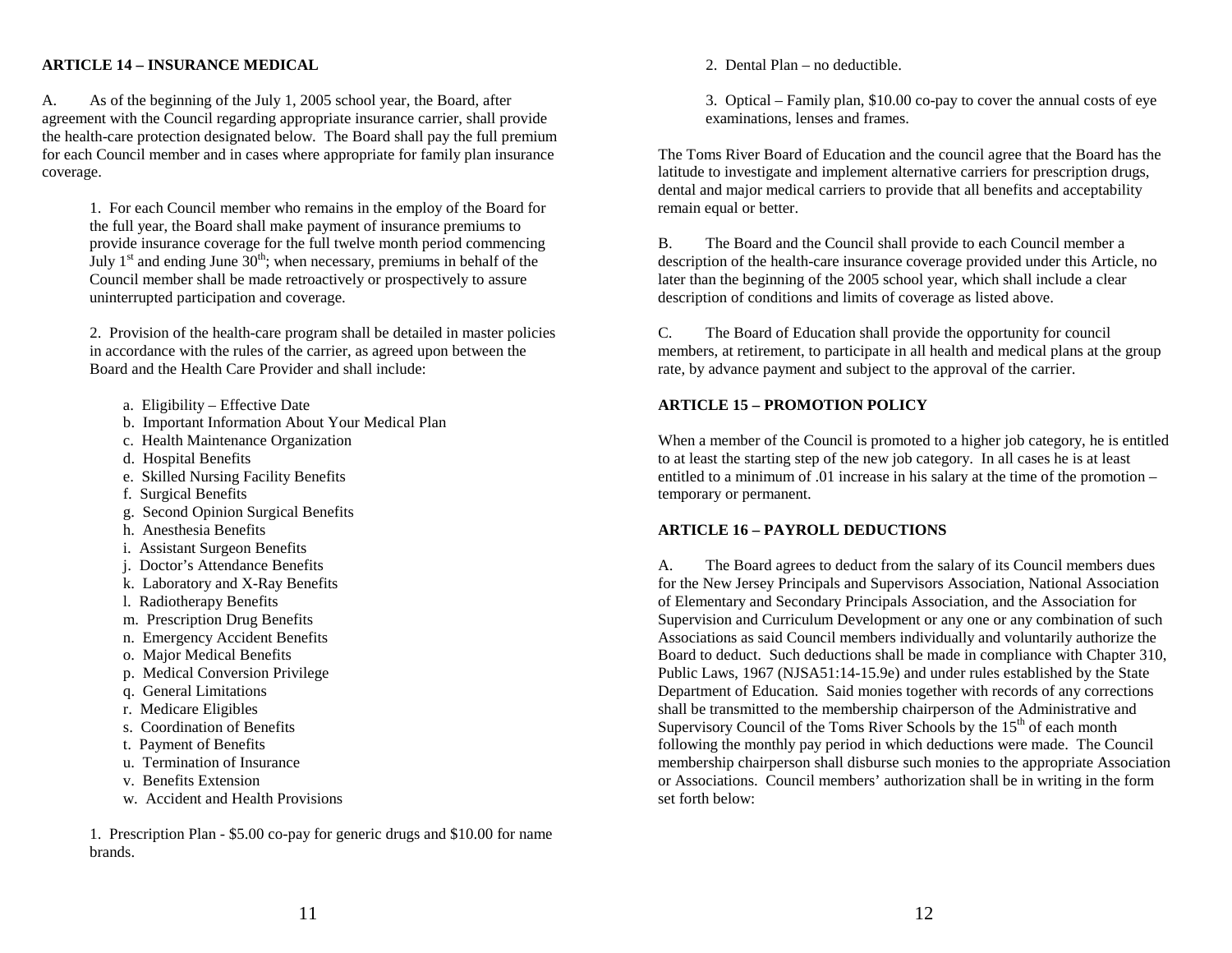#### **Authorization**To Deduct Council Membership Dues

Name

Soc. Sec. No.

School Building

District

To: Disbursing Officer Toms River Regional Board of Education:

 I hereby request and authorize the above named disbursing officer to deduct from my earnings an amount sufficient to provide the payment of those yearly membership dues as certified by the organization indicated in equal monthly payments for all or part of the current school year and for succeeding school years. I understand that the disbursing officer will discontinue such deductions only if I file such notice of withdrawal as of the January  $1<sup>st</sup>$  and July  $1<sup>st</sup>$  next succeeding the date of which notice of withdrawal is filed. I also agree that upon termination of employment, the disbursing officer shall deduct any remaining amount due for that current school year. I hereby waive all right and claim for said monies so deducted and transmitted in accordance with this authorization and relieve the governing board and all of its officers from liability therefore.

\_\_\_\_\_\_\_\_\_\_\_\_\_\_\_\_\_\_\_\_\_\_\_\_\_\_\_\_\_\_\_\_\_\_\_\_\_\_\_\_\_\_\_\_\_\_\_\_\_\_\_\_\_\_\_\_\_\_\_\_\_\_\_\_\_\_

I designate the Administrative and Supervisory Council to receive dues and distribute according to the organization(s) indicated:

 New Jersey Principals and Supervisors Association National Association of Elementary and Secondary Principals Association The Association for Supervision and Curriculum

2. Each of the Associations named above shall certify to the Board in writing, the current rate of its membership dues. Any Association which shall change the rate of its membership dues shall give the Board written notice prior to the effective date of said change.

3. Additional authorization for dues deduction may be received after August 1<sup>st</sup> under rules established by the State Department of Education.

4. The filing of notice of a Council member's withdrawal shall be prior to December  $1<sup>st</sup>$  and June  $1<sup>st</sup>$  and become effective to halt deductions as of January  $1<sup>st</sup>$  and July  $1<sup>st</sup>$  next succeeding the date on which notice of withdrawal is filed.

B. The Board agrees to deduct from the Council member's salaries money for the MON-OC Federal Teachers Credit Union. Any Council member may have such deduction discontinued or modified at any time upon sixty (60) days written notice to the Board.

# **ARTICLE 17 – REPRESENTATION FEE**

A. A representation fee of eighty-five (85%) percent of current dues for the Toms River Administrative and Supervisory Association will be deducted from the salaries of all non-dues paying members and deposited with the T.R.A.S.A.'s Treasurer. A statement shall be submitted to the Board on or before September 1<sup>st</sup>, indicating Council personnel who are designated as non-members.

# **ARTICLE 18 – SALARY COMPUTATIONS**

A. Salary paychecks will be issued every two weeks. In the event that schools are closed on regularly scheduled payday, paychecks will be issued on the last day on which schools are in session.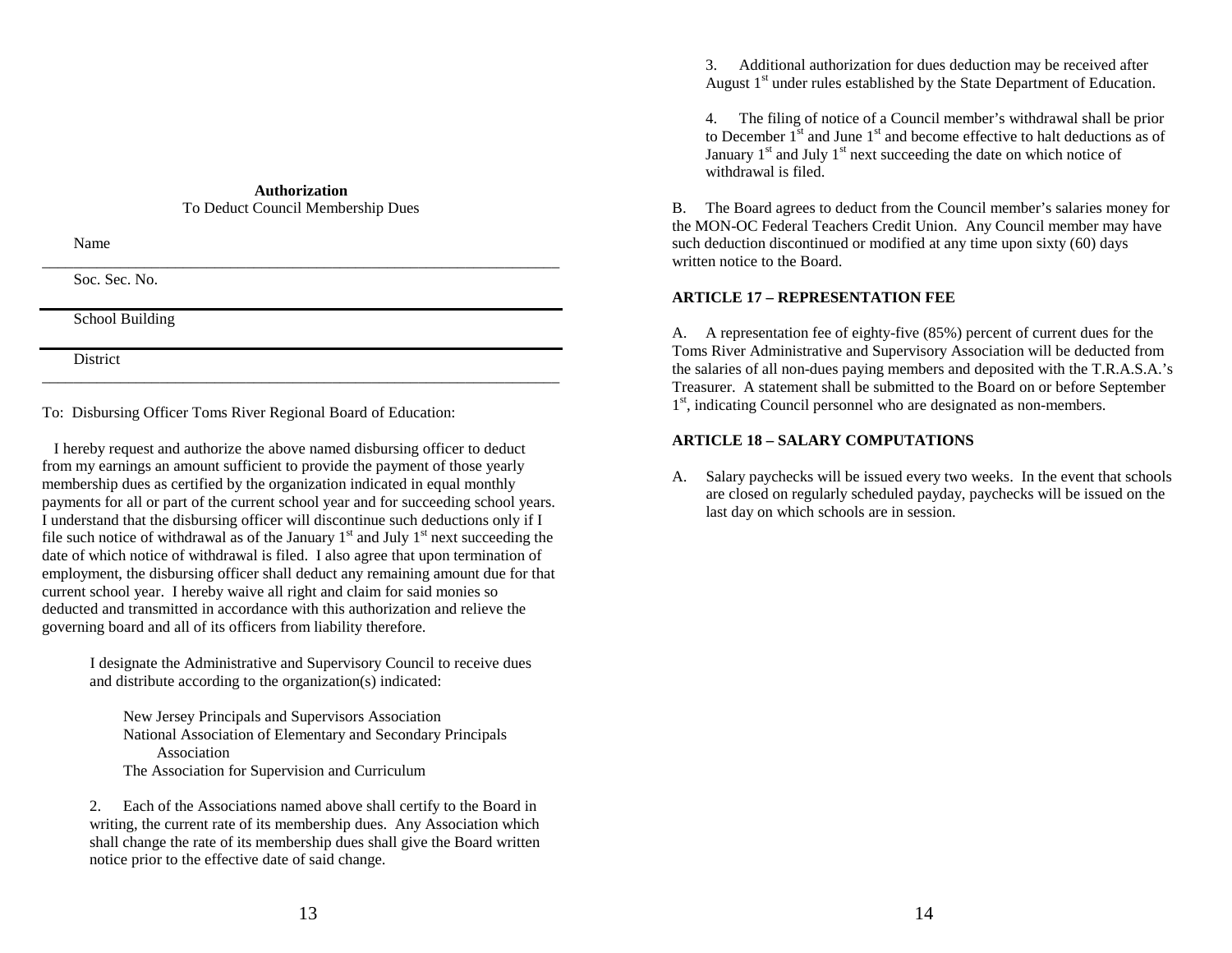### **DURATION OF AGREEMENT**

This Agreement shall be effective as of July 1, 2005 and shall continue in effect until June 30, 2008.

In witness whereof the parties hereto have caused this Agreement to be signed by their respective Presidents, attested by their respective Secretaries and their corporate seals to be placed hereon, all on the day and year first above written.

**FOR THE COUNCIL:**

Its President

**FOR THE BOARD**

Garnie a. (Nerringer)

Its President

Wendy & Saxton

Its Secretary

# **FOR 2005-2008 DURATION OF AGREEMENT:**

All unit members who are appointed to positions requiring a principal's endorsement are required to complete the mentoring/residency requirement mandated by the State Department of Education. This applies to both individuals who are seeking provisional certification and those individuals who acquired a standard principal endorsement prior to September 1, 1990, but have not served yet in a position requiring the principal endorsement.

The selected members will assume payment for their mentoring/residency fees.

All Unit employees shall receive a full salary adjustment of three thousand five hundred dollars above their respective base salary for each year of the three year agreement. The amount of said adjustment shall be inclusive of any guide step increment amount which would otherwise have been applicable but exclusive of any adjustment of advancement to Doctorate Degree Level or for additional accumulation of Toms River District Longevity.

Unit employees reassigned to other positions within the Administrative and Supervisory Council Unit shall receive adjusted salaries based on their appropriate placement on the 2004-2005 starting salary guide and adjusted according to the provisions of this Article.

Salaries for new Administrative and Supervisory Council Unit members for the duration of this agreement will be decided by mutual agreement and can not be less than the base starting salary.

Salaries of employees transferred into the Unit from non-unit positions or first employed in an Administrative and Supervisory Council Unit position July 1, 2005 or thereafter, during the term of this Agreement, shall be the starting salary for each position as stated in the contract plus additional amounts as provided under this article.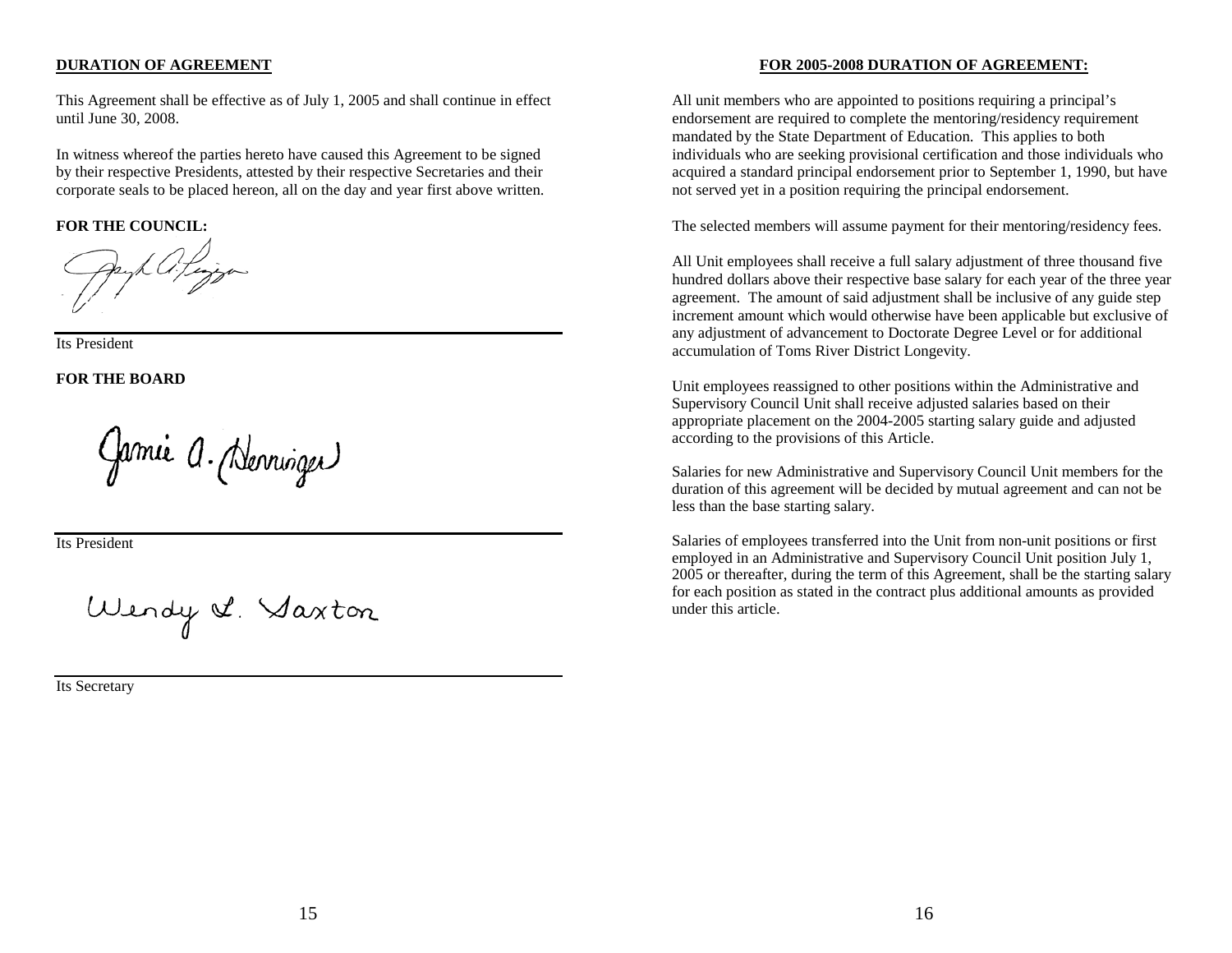#### *2005-2006 12 Month Salary*

|       | H.S.            |               |               |          |          |          |           |
|-------|-----------------|---------------|---------------|----------|----------|----------|-----------|
|       | Prin. &         | Int.          | Elem.         | H.S.     | Int.     | Elem.    | Sup.      |
|       | <b>District</b> | <b>School</b> | <b>School</b> | Asst.    | Asst.    | Asst.    | <b>of</b> |
| Level | Sup.            | Prin.         | Prin.         | Prin.    | Prin.    | Prin.    | Inst.     |
| 01    | \$108,000       | \$106,000     | \$104.000     | \$95,000 | \$94.000 | \$92,500 | \$92,000  |
| 02    | 111,500         | 109,500       | 107,500       | 98,500   | 97,500   | 96,000   | 95,500    |
| 03    | 114,800         | 112,700       | 108.500       | 101,500  | 100.220  | 98.700   | 98,200    |
| 04    | 118,200         | 116,100       | 111,000       | 104.500  | 103,300  | 102,000  | 101,000   |
| 05    | 119,300         | 117,500       | 114,800       | 105,500  | 104,068  | 103,000  | 102,250   |
| 06    | 120.400         | 118,500       | 115.300       | 107.500  | 105.500  | 104.000  | 103.500   |

OFF Guide +\$3,500 over 2004-2005 Base Salary **Stipends for Degree Level:**<br>Master's Degree +30 + \$800 Master's Degree  $+30$ Doctorate Degree  $+ $1,000$ 

**Stipend for Voluntary Black Seal License Program:**  $+$  \$600

#### **Stipends for TRS Longevity:**

| End of 5 years  | $+$ \$200 |
|-----------------|-----------|
| End of 15 years | $+$ \$300 |
| End of 20 years | $+$ \$400 |

Minimum academic qualification for any unit position appointment is certification as required by the State of New Jersey.

The Board of Education reserves the right to establish a starting salary commensurate with experience.

All administrative staff members appointed after February  $1<sup>st</sup>$  will remain at the following school year's level.

#### *Administrative & Supervisory Council Salary Guide*

*2006-2007* 

#### *12 Month Salary*

|       | H.S.            |               |               |          |          |          |          |
|-------|-----------------|---------------|---------------|----------|----------|----------|----------|
|       | Prin. &         | Int.          | Elem.         | H.S.     | Int.     | Elem.    | Sup.     |
|       | <b>District</b> | <b>School</b> | <b>School</b> | Asst.    | Asst.    | Asst.    | of       |
| Level | Sup.            | Prin.         | Prin.         | Prin.    | Prin.    | Prin.    | Inst.    |
| 01    | \$108,000       | \$106,000     | \$104,000     | \$95,000 | \$94.000 | \$92,500 | \$92,000 |
| 02    | 111,500         | 109,500       | 107,500       | 98,500   | 97,500   | 96,000   | 95,500   |
| 03    | 115,000         | 113,000       | 111,000       | 102,000  | 101,000  | 99,500   | 99,000   |
| 04    | 118,300         | 116.200       | 112.000       | 105.000  | 103.720  | 102.200  | 101,700  |
| 05    | 121,700         | 119,600       | 114,500       | 108,000  | 106,800  | 105,500  | 104,500  |
| 06    | 122,800         | 121,000       | 118,300       | 109.000  | 107.568  | 106.500  | 105.750  |

 OFF Guide +\$3,500 over 2005-2006 Base Salary **Stipends for Degree Level:** 

Master's Degree  $+30$   $+ $800$ <br>Doctorate Degree  $+ $1,000$ Doctorate Degree

### **Stipend for Voluntary Black Seal License Program:**  $+$  \$600

### **Stipends for TRS Longevity:**

| End of 5 years  | $+$ \$200 |
|-----------------|-----------|
| End of 15 years | $+$ \$300 |
| End of 20 years | $+$ \$400 |

Minimum academic qualification for any unit position appointment is certification as required by the State of New Jersey.

The Board of Education reserves the right to establish a starting salary commensurate with experience.

All administrative staff members appointed after February  $1<sup>st</sup>$  will remain at the following school year's level.